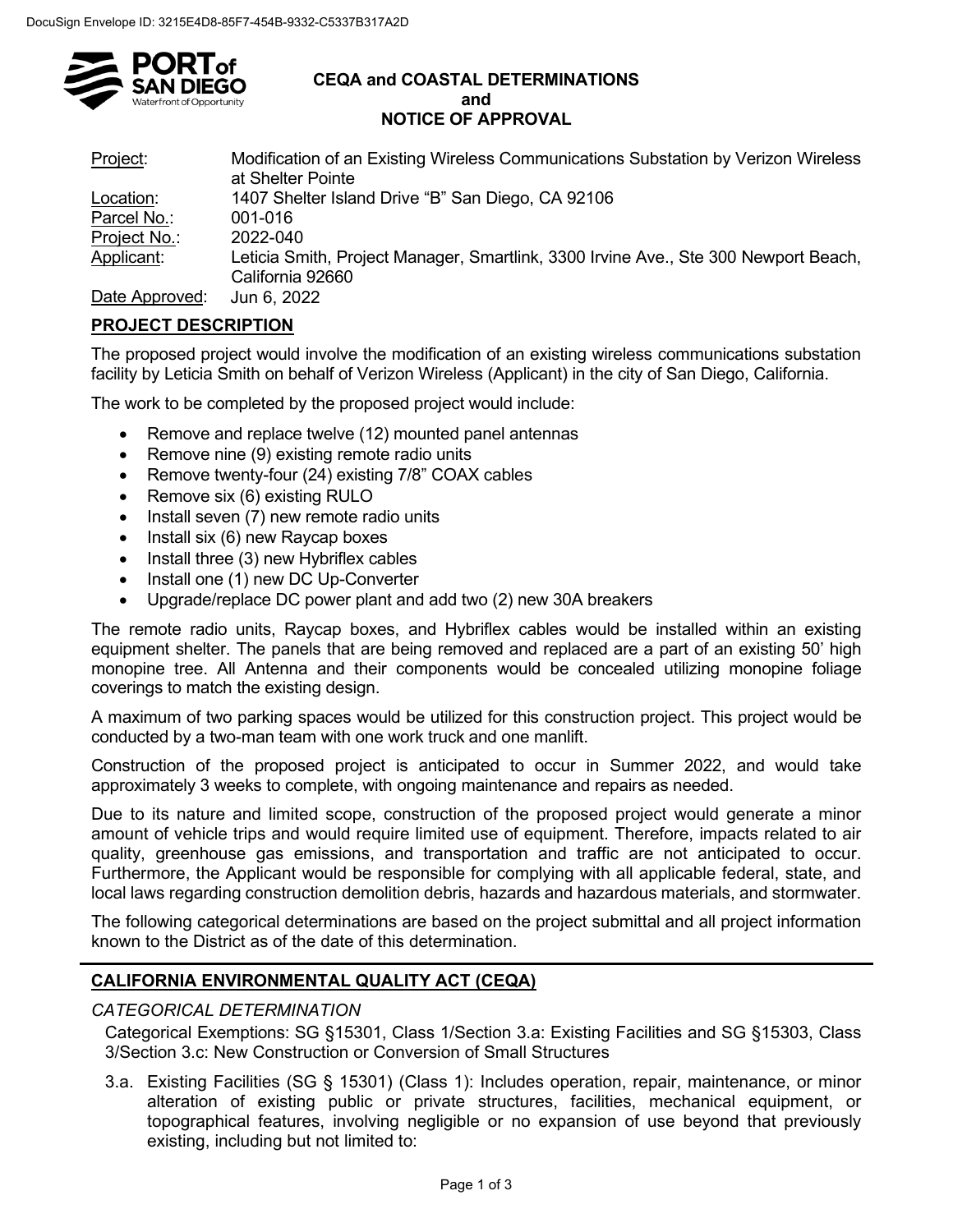(7) Existing facilities used to provide electric power, natural gas, sewerage, or other public utility service.

# AND/OR

- 3.c. New Construction of Conversion of Small Structures (SG § 15303) (Class 3): Includes construction of limited numbers of new, small facilities or structures; installation of small new equipment and facilities in small structures; and conversion of existing small structures from one use to another with minor modifications to the exterior of the structure. Examples of this exemption include:
	- (3) Water, sewer, electrical, gas, telephone, and other utility structures or facilities.

The proposed project is determined to be Categorically Exempt pursuant to the CEQA Guidelines and the Sections of the District's *Guidelines for Compliance with CEQA* as identified above. These are appropriate for the proposed project because it would consist of the modification, maintenance, replacement, and repair of components at an existing wireless communications facility that would involve a negligible expansion of use beyond that previously existing. The District has determined none of the six exceptions to the use of a categorical exemption apply to this project (CEQA Guidelines Section 15300.2).

Pursuant to CEQA Guidelines Section 15062, a 35-day statute of limitations for this CEQA exemption shall apply from the date a Notice of Exemption is posted with the San Diego County Clerk, or a 180 day statute of limitations for this CEQA exemption shall apply if no Notice of Exemption is filed.

### **CALIFORNIA COASTAL ACT**

### *PORT MASTER PLAN CONSISTENCY*

Planning District: 1 - Shelter Island/La Playa (Precise Plan Figure 4)

Land Use Designation: Harbor Services

The proposed project conforms to the certified Port Master Plan because it would involve the modification, maintenance, replacement and repair of components at an existing wireless communications facility consistent with the existing certified land use designation. The proposed project would not change the use of the site, nor would it interrupt or expand the existing conforming uses of the site.

### *CATEGORICAL DETERMINATION*

Categorical Exclusions: Section 8.a: Existing Facilities and Section 8.c: New Construction or Conversion of Small Structures

- 8.a. Existing Facilities: The operation, repair, maintenance, or minor alteration of existing public or private structures, facilities, mechanical equipment, or topographical features, involving negligible or no expansion of use beyond that previously existing, including but not limited to:
	- (2) Public and private utilities used to provide electric power, natural gas, sewer, or other utility services

### AND/OR

- 8.c. New Construction or Conversion of Small Structures: Construction and location of limited numbers of new, small facilities or structures and installation of small, new equipment and facilities, involving negligible or no change of existing use of the property, including but not limited to:
	- (2) Water main, sewer, electrical, gas, or other utility extensions of reasonable length to serve such construction

The proposed project is determined to be Categorically Excluded pursuant to the Sections of the District's *Coastal Development Permit Regulations* as identified above. These are appropriate for the proposed project because it would involve the modification, maintenance, replacement and repair of components at an existing wireless communications facility. This project would involve a negligible